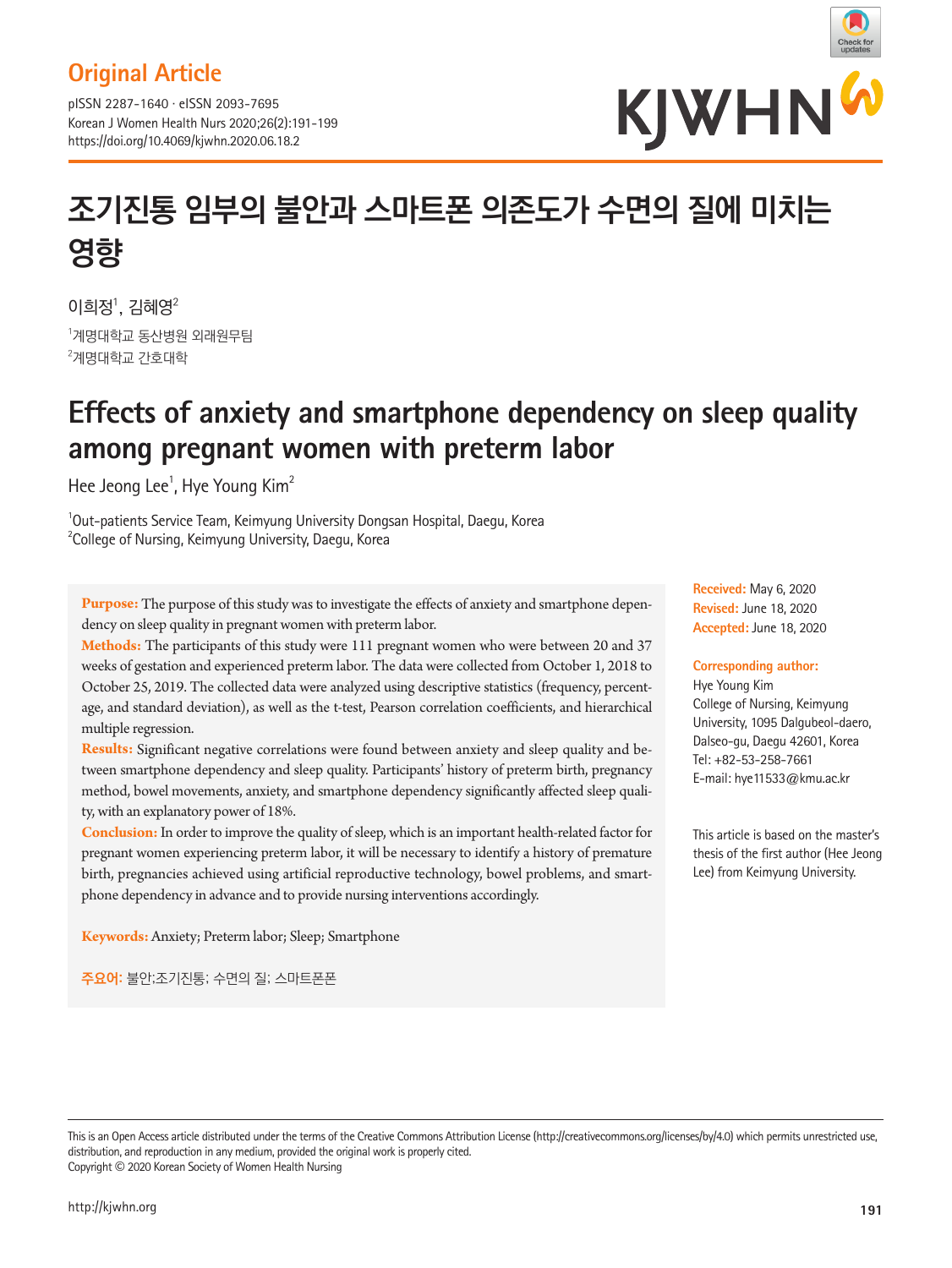## **Summary statement**

#### • **What is already known about this topic?**

Anxiety and sleep quality are important factors influencing pregnant women's health, and increasingly many health problems are caused by smartphone dependency.

• **What this paper adds**

History of preterm delivery, method of pregnancy, bowel movements, and smartphone dependency had significant impacts on sleep quality among women experiencing preterm labor.

#### • **Implications for practice, education, and/or policy**

To improve sleep quality, it will be necessary to identify a history of preterm labor, whether pregnancy was achieved using artificial reproductive technology, bowel problems, and smartphone dependency, which were important factors in women experiencing preterm labor.

## **Introduction**

#### **연구 필요성**

최근 우리나라 인구 동향 발표에 따르면 전체 출산율은 매년 1명 이하를 기록하며 급격히 감소하고 있지만, 고위험 신생아인 조산아 출산율은 지속해서 증가하는 양상을 보이고 있으며, 전체 출산율에 서 조산율은 1997년 3.3%에서 2015년 6.7%로 지속적으로 증가하 고 있다[[1](#page-6-0)].

조산의 주요 원인을 차지하는 조기진통은 임신 20주에서 37주 사이에 자궁경부의 진행적 변화인 개대와 소실이 동반되면서 규칙 적으로 자궁 수축이 있는 경우를 말한다[[2](#page-6-1)]. 조기진통으로 진단받 고 진료를 받은 임부 수는 2015년 38,671명, 2016년 43,052명, 2017년 47,469명으로 꾸준한 증가 추세에 있는데, 고령 초산 임부 의 비율이 증가하고 여성의 사회활동이 늘면서 이로 인한 정신적, 육체적 스트레스가 조산의 원인으로 보고되고 있다[[3](#page-6-2),[4](#page-6-3)].

조기진통을 진단받은 임부는 임신 유지를 위해 병원에 입원하여 증상을 관찰하고 침상 안정, 진통 억제제와 같은 약물 치료를 받는다 [[5](#page-6-4)]. 특히 조기진통 임부의 침상 안정은 가장 빈번하게 시행하는 치료 적 관리 및 간호 중 하나로, 이는 신체활동을 제한하여 조기 분만을 예방하고 태아가 자궁 내에서 성장할 수 있도록 유지하여 고위험 분 만의 위험을 감소시키는 것이다[[6](#page-7-0)]. 조기진통 임부의 침상 안정은 임 신 유지를 위해 필수적이지만, 활동을 엄격히 제한하는 침상 안정은 임부의 심리적, 신체적 건강에 부정적인 영향을 미칠 수 있다[[7](#page-7-1)].

조기진통 임부는 임신 유지, 출산 및 태아의 상태에 대한 불확실 성으로 인해 불안을 느끼고 있으며, 입원으로 인한 경제적 부담감, 가족과의 분리 등으로 인해 부정적인 상태를 경험한다[[8](#page-7-1)]. 장기간 의 침상 안정으로 인해 심리적 불안감을 경험하는 조기진통 임부는 불안 해소와 지식 획득을 위해 자신의 상태를 의료진과 상담하기보 다 접근이 용이한 인터넷을 통해 자신의 상황과 유사한 경험담을 보고 자신의 상태를 예측하며 임신에 관한 지식을 습득한다[[9](#page-7-1),[10](#page-7-1)]. 조기진통 임부들이 정보 탐색 경로로 사용하는 스마트폰은 여러 컴 퓨터 지원 기능을 추가한 지능형 단말기로, 시간과 장소에 제한되

지 않고 인터넷을 이용할 수 있는 장점이 있다. 그러나 휴대성이 좋 고 언제 어디서든 쉽게 사용할 수 있는 특성으로 인해 스마트폰 과 의존이라는 문제점도 증가하고 있다[[11](#page-7-2)]. 스마트폰 사용 실태 조사 에 따르면 여성이 남성보다 고위험군과 잠재적 위험군 비율이 높게 나타났는데, 20대는 고위험군과 잠재적 위험군이 22.3%, 30대는 고위험군과 잠재적 위험군이 15.8%로 각각 조사되었다[[12](#page-7-3)].

**KJWHN<sup>W</sup>** 

스마트폰 의존도가 높을수록 정신적, 신체적 부작용이 나타나며 수면의 질에 영향을 미친다. 스마트폰 과의존으로 인해 잠드는 데 오랜 시간이 걸리고, 밤에 자주 깨거나 이른 시간 기상, 주간 졸림 과 같은 수면 장애가 나타나는 것으로 보고되고 있다[[13](#page-7-4)]. 또한 스 마트폰 화면에서 나오는 밝은 빛은 수면을 유도하는 호르몬인 멜라 토닌 분비를 저하시켜 수면 장애를 가져온다[[14](#page-7-5)]. 임부에게 있어 수면은 신체 기능을 회복하고 건강을 유지하기 위한 필수적 요소 로, 임부의 적절한 수면은 정신적 상태에 영향을 미친다[[15](#page-7-2)]. 그러 나 임신 동안 나타나는 호르몬 변화와 생리적 변화는 수면 장애로 이어질 수 있는데, 임부의 경우 수면 장애 발생률이 60.0%로 비임 부의 48.0%보다 높다. 임신 기간 중 충분한 수면을 취하지 못할 경 우 임부와 태아의 건강 상태에 영향을 미치는데, 조산을 높이고 분 만 시간을 연장시킨다[[16](#page-7-6)]. 따라서 임부의 수면 질은 건강한 임신 결과를 위해 중재되어야 할 중요한 건강문제이다.

조기진통 임부가 정보 획득을 위해 스마트폰을 가장 많이 활용 하고 있다는 연구가 있음에도 불구하고[[9](#page-7-1)] 조기진통 임부를 대상으 로 한 선행 연구는 조기진통 임부의 상태 불안과 정서적 상태[[10](#page-7-1)], 조기진통 임부의 신체적 요구도[[8](#page-7-1)], 조기진통 임부의 침상 경험[[9](#page-7-1)], 조기진통 임부의 간호 요구도[[17](#page-7-7)]에 대한 연구로 한정되어 간호학 에서 조기진통 임부의 스마트폰 의존도와 수면의 질에 관계된 연구 는 없었다. 스마트폰 사용인구가 20-30대 여성층에서 높은 비중을 차지하고 있고, 부모가 스마트폰 고위험군일 경우 영유아 자녀도 고위험군에 포함될 비율이 높기 때문에[[12](#page-7-3)], 조기진통 임부의 스마 트폰 의존도에 대한 평가와 모니터링이 건강에 미치는 영향 등에 대해 알아보는 것은 매우 중요하다 하겠다.

따라서 본 연구는 조산의 주요 원인 중 하나로 알려진 조기진통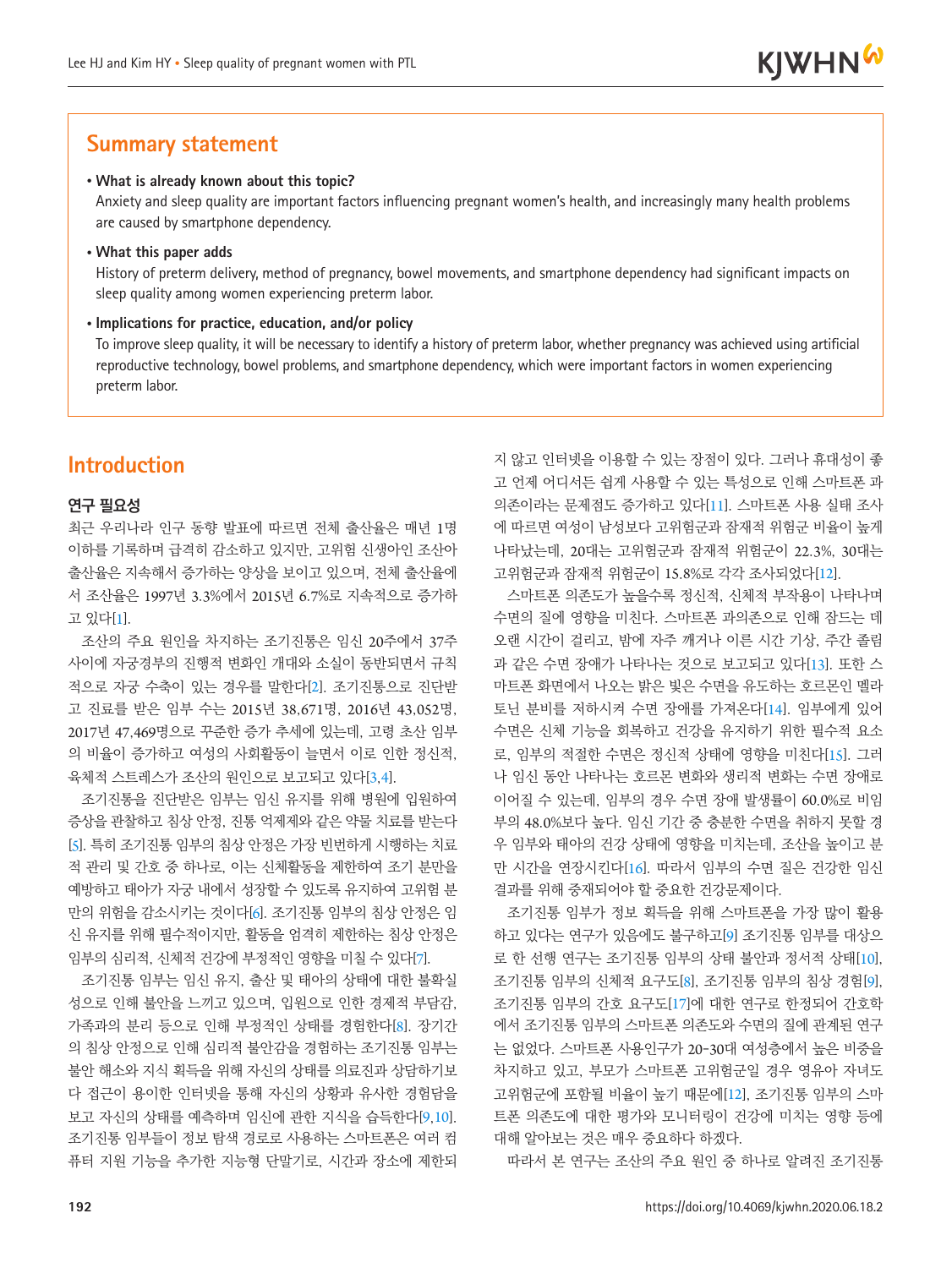

임부들의 일반적, 산과적 특성과 함께 불안, 스마트폰 의존도와 수 면의 질을 파악하고 이를 통해 조기진통 임부의 스마트폰 의존 발 생 예방 및 관리, 수면의 질 제고에 도움이 될 수 있는 기초 자료를 제공하고자 시도되었다.

#### **연구 목적**

본 연구는 조기진통 임부의 불안, 스마트폰 의존도가 수면의 질에 미치는 영향을 파악하는 데 목적이 있으며, 구체적인 목적은 다음 과 같다.

- 1) 대상자의 일반적, 산과적 특성에 따른 수면의 질 정도를 파악한다.
- 2) 대상자의 불안, 스마트폰 의존도와 수면의 질과의 상관관계를 파악한다.
- 3) 대상자의 수면의 질에 영향을 미치는 요인을 파악한다.

## **Methods**

**Ethics statement:**This study was approved by the Institutional Review Board (IRB) of Keimyung University (IRB. No. 40525- 201807-HR-66-05). Informed consent was obtained from the participants.

#### **연구 설계**

본 연구는 조기진통 임부의 불안, 스마트폰 의존도와 수면의 질 정 도를 확인하고, 조기진통 임부의 수면의 질에 영향을 미치는 요인 을 파악하고자 하는 상관성 조사연구 설계를 이용하였다.

#### **연구 대상**

본 연구의 대상자는 대구광역시 소재 계명대학교 동산병원 산부인 과 병동에 조기진통으로 진단받고 입원 중인 임부를 대상으로 하였 다. 연구 대상자의 선정기준은 조기진통 조기진통을 주 진단으로 입원한 임신 20주에서 37주 미만의 임부이고, 본 연구의 목적을 이 해하고 참여를 하고 설문지 내용을 이해하고 응답할 수 있는 임부 를 포함하였다. 정신과적 질환을 진단받은 경험이 있거나, 현재 정 신과적 약물을 복용하거나 신체적 장애 및 기타 장애로 설문지를 읽고 답할 수 없는 임부와 결혼이주여성은 제외하였다.

표본의 크기를 결정하기 위해 G\*Power 3.1.9.2 프로그램을 사용하 여 선행 연구[15]에서 제시한 유의수준 .05, 중간 정도의 효과크기 (f2) .20, 검정력 .80을 기준으로 예측변수 17개를 투입했을 때 최 소한의 표본수 104명이 산출되었다. 탈락률을 고려하여 120명에게 자료 수집하였으며, 수집된 자료 중 불성실한 답변을 한 9명의 자 료는 제외하여 최종 111명의 자료를 분석하였다.

#### **연구 도구**

불안

불안을 측정하기 위해 Spielberger [[18](#page-7-8)]의 State Trait Anxiety Inven-

tion-Y형(STAI-Y)을 Han 등[[19](#page-7-9)]이 한국어로 번안한 상태 불안 관 련 20문항을 번안자의 승인을 받아 사용하였다. 상태 불안 관련 20 문항은 염려, 긴장, 초조, 걱정 등에 대해 지금 이 순간에 바로 느끼 고 있는 상태를 측정하며, 긍정 문항과 부정 문항이 각 10개씩 구 성되어 있다. '전혀 그렇지 않다', '그렇지 않다', '그렇다', '매우 그 렇다'까지 Likert 4점 척도로 응답하게 되어 있다. 긍정 문항은 역 환산 처리했다. 총점 범위는 20점에서 80점까지로 점수가 높을수 록 상태 불안 정도가 높음을 의미한다. 도구의 신뢰도는 Han 등 [[19](#page-7-9)]의 연구에서는 Cronbach's α값 .92였으며 본 연구에서 Cronbach's α값은 .93이었다.

#### 스마트폰 의존도

Kim 등[[20](#page-7-7)]이 개발한 성인 스마트폰 의존도 자가진단척도(S-척도) 를 원저자의 승인을 받아 사용했다. 스마트폰 의존도 척도는 총 15 문항으로, 하위척도는 일상생활 장애 5문항, 가상세계 지향성 2문 항, 금단 4문항, 내성 4문항의 네 가지 하위요인으로 구성되어있 다. '전혀 그렇지 않다', '그렇지 않다', '그렇다', '매우 그렇다'까지 Likert 4점 척도이며 총점 범위는 15점에서 60점까지로 점수가 높 을수록 스마트폰 의존 성향이 높음을 의미한다. 도구의 신뢰도는 Kim 등[[20](#page-7-7)]의 연구에서는 Cronbach's α값이 .81이었으며, 본 연구 의 Cronbach's α값은 .86이었다.

#### 수면의 질

수면의 질은 Oh 등[[21](#page-7-10)]이 개발한 측정 도구를 원저자의 승인을 받 아 사용했으며 총 15문항으로 하위척도는 수면 양상 7문항, 수면 평가 4문항, 수면 결과 2문항, 수면 저해요인 2문항으로 구성되어 있다. '전혀 그렇지 않다', '그렇지 않다', '그렇다', '매우 그렇다'까 지 Likert 4점 척도로 응답하게 되어 있다. 긍정문항 2개는 역 환산 처리하였다. 총점 범위는 15점에서 60점까지로 점수가 높을수록 수면의 질이 높은 것을 의미한다. 도구의 신뢰도는 Oh 등[[21](#page-7-10)]의 연 구에서는 Cronbach's α값이 .75였으며 본 연구의 Cronbach's α값 은 .89로 나타났다.

#### **자료 수집**

자료 수집은 2018년 10월 1일부터 2019년 10월 25일까지 대구광역 시 소재 계명대학교 동산병원에서 조기진통 임부를 모집하였으며 입원 병동에 모집공고문을 게시하여 자율적 참여의사를 밝힌 임부 에게 연구자가 직접 연구의 목적을 설명하고 설문지를 배부하였다. 회수는 밀봉상태로 자유롭게 제출하여 연구자가 수거하였고 답례로 소정의 상품을 제공하였다. 총 120명의 대상자에게 설문조사를 진 행하여 불성실한 답변을 제외한 111명의 자료를 분석하였다.

#### **자료 분석**

본 연구에서 수집된 자료는 IBM SPSS Statistics for Windows ver. 24.0 (IBM Corp., Armonk, NY, USA)을 이용하여 분석했다.

대상자의 특성을 알아보기 위해 평균, 백분율, 표준편차 등의 기 술통계를 실시했다. 대상자의 불안, 스마트폰 의존도와 수면의 질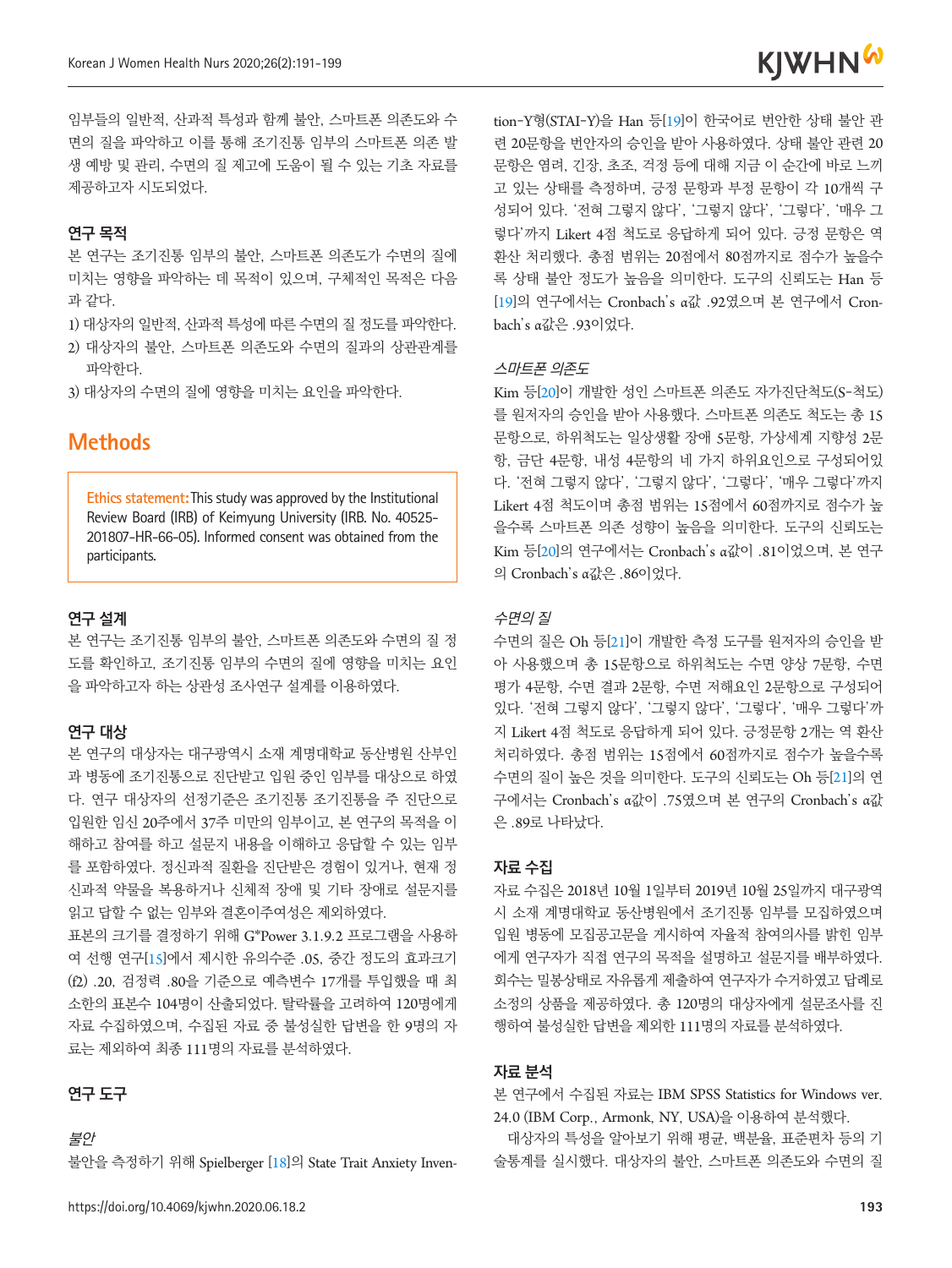을 파악하기 위해 평균 및 표준편차로 분석하였고, 대상자의 특성 에 따른 수면의 질 정도의 차이는 t-test로 분석하였다. 대상자의 불 안, 스마트폰 의존도와 수면의 질 간의 상관관계를 파악하기 위해 상관관계 분석(Pearson correlation coefficient)을 하였으며, 대상자 의 수면의 질에 영향요인을 확인하기 위해 위계적 회귀분석(hierarchical multiple regression)을 하였다.

## **Results**

#### **대상자의 특성**

대상자의 평균 나이는 33.58세였으며, 35세 이상인 경우가 42.3% 였고, 대학교를 졸업한 대상자가 57.7%였다. 하루 평균 수면시간 은 7.49시간, 하루 평균 스마트폰 사용 시간은 5.71시간으로 스마 트폰 사용 주요 동기는 정보 검색이 83.1%였다. 평균 임신 기간이 28주 이상이 58.6%였고, 조산 경험이 있는 대상자는 14.4%였고, 규칙적으로 산전진찰을 받는 대상자는 70.3%를 차지하였다. 유산 경험이 있는 대상자는 43.2%였다. 자연 임신의 비율이 66.7%로 나 타났다([Table](#page-4-0) 1).

#### **대상자의 불안과 스마트폰 의존도 및 수면의 질**

대상자의 불안과 스마트폰 의존도, 수면의 질 측정과 관련된 결과 는 [Table](#page-4-1) 2와 같다. 불안은 총점 80점 만점에 평균 43.43±9.50점 이며 최소값은 21, 최대값은 72로 나타났다. 스마트폰 의존도 점수 는 총점 60점에 평균 36.50±7.84점이며 최소값은 21점, 최대값은 55점이었다. 수면의 질 점수는 총점 60점에 평균 38.42±8.53점이 었고, 최소값 20점, 최대값 58점으로 확인되었다([Table](#page-4-1) 2).

#### **대상자의 특성에 따른 수면의 질 차이**

대상자의 일반적 특성에 따른 수면의 질을 검증한 결과에서 수면시 간에 따라 통계적으로 유의한 차이가 있게 나타났다(t =-2.62, p=.010)(Table 3). 대상자의 산과적 특성으로 조산경험여부(t=-2.06, p=0.042), 임신유형(t=-2.54, p=.012), 배변양상(t=-2.26, p=.026) 에 따라서 통계적으로 유의한 차이가 있게 나타났다(Table 3).

#### **대상자의 불안, 스마트폰 의존도와 수면의 질 상관관계**

대상자의 불안, 스마트폰 의존도와 수면의 질과의 상관관계를 확인 한 결과, 대상자의 수면의 질과 불안은 통계적으로 유의한 음의 상 관관계를 보였다(r=-.23, *p*=.013). 수면의 질과 스마트폰 의존도 역시 유의한 음의 상관관계가 있었다(r=-.24, *p*=.010). 즉, 대상자 의 불안이 낮을수록, 스마트폰 의존도가 낮을수록 수면의 질이 높 아짐을 알 수 있었다.

#### **대상자의 수면의 질에 영향을 미치는 요인**

대상자의 일반적, 산과적 특성과 스마트폰 의존도, 불안이 수면의 질에 미치는 영향을 분석한 결과는 [Table](#page-5-0) 4와 같다.

회귀분석 실시 조건을 확보하기 위해 종속변수의 자기 상관과 독립변수 간 다중공선성을Durbin-Watson 지수와 분산팽창지수 (variance inflation factor, VIF)를 이용하여 검토했다. 그 결과 Durbin-Watson 지수는 1.557로 2에 가까워 자기 상관이 없었으 며, VIF는 1.012-1.068의 10 미만으로 독립변수 간의 다중공선성 은 존재하지 않는 것으로 나타났다.

조기진통 임부의 불안, 스마트폰 의존도가 수면의 질에 미치는 영향요인을 파악하기 위해 일반적 특성에 유의한 차이를 보인 수면 시간, 배변 양상, 조산 유무, 임신 방법을 독립변수로 투입하여 회 귀분석을 실시한 결과는 다음과 같다. 독립변수 중 명목변수는 더 미변수로 처리하였다. 먼저 통제변수인 대상자의 일반적 특성을 투 입한 모형 1의 경우, 대상자의 일반적 특성 가운데 배변 양상 중 정 상일수록(t=2.57, *p*=.011), 임신 방법 중 자연 임신일 경우(t=- 2.68, *p*=.008)와 조산 경험이 없는 경우(t=-2.41, *p*=.017) 수면의 질에 유의한 영향을 미치는 것으로 나타났다. 모형 1의 설명력은 14%로 분석되었다(F=5.50, *p*<.001). 모형 1에 투입된 변수들을 통 제한 모델 2에서 불안, 스마트폰 의존도를 추가로 투입한 경우 회귀 모형이 유의하였으며 모형 2의 설명력은 18%로 분석되었다 (F=5.23, *p*<.001). 그러나 개별 변수 불안에서는 유의성이 나타나 지 않았고(β=-.12, *p*=.165), 스마트폰 의존도가 높을수록(β=-.19, *p*=.028) 수면의 질에 유의한 영향을 미치는 것으로 나타났다.

## **Discussion**

본 연구는 조산의 주요 원인 중 하나로 알려진 조기진통을 경험하 고 있는 임부들의 일반적, 산과적 특성과 함께 조기진통 임부의 불 안과 스마트폰 의존도가 수면의 질에 미치는 영향을 파악하고 이를 통해 조기진통 임부의 불안과 스마트폰 과의존 예방 및 수면의 질 제고에 도움이 되고자 수행하였으며, 그 결과에 대한 논의는 다음 과 같다.

본 연구에서 조기진통 임부의 상태 불안 점수는 총점 80점에 평 균 43.43점이었다. 이는 조기진통 임부를 대상으로 동일한 도구를 사용한 연구[[22](#page-7-11)]에서 나타난 상태 불안 점수 42.8점보다 높았다. 정상 임부를 대상으로 본 연구와 동일한 도구를 사용한 연구[[23](#page-7-12)]에 서는 불안 정도가 39.30점으로 나왔다. 이러한 결과를 통해 본 연 구의 대상자의 상태 불안 점수가 더 높음을 알 수 있다. 조기진통 임부는 조산에 대한 불안감과 이로 인한 태아 상태에 대한 걱정으 로 정상 임부보다 불안이 더 높은 것으로 생각되며, 조기진통 임부 에 대한 불안 사정의 중요성과 불안을 완화할 수 있는 간호 중재가 필요할 것으로 판단된다.

본 연구에서 조기진통 임부의 스마트폰 의존도 점수는 총점 60 점에 평균점수는 36.5점이었다. 조기진통 임부나 입원 환자를 대상 으로 한 스마트폰 과의존 선행 연구는 없었으나 대학생들을 대상으 로 동일한 측정 도구를 사용한 Jeon과 Jang [[24](#page-7-13)]의 연구에서 나타난 스마트폰 의존도 평균 점수 35.7점보다 높게 측정되었다. 이러한 결과는 스마트폰 과의존 수준이 가장 높은 집단으로 볼 수 있는 대 학생보다도 높게 나온 것으로, 조기진통 임부의 경우 스마트폰을 이용해 자신의 질병에 대한 정보를 얻거나 또는 같은 질병을 가진 커뮤니티와 소통을 위한 수단으로 활용하고 있기 때문으로 생각된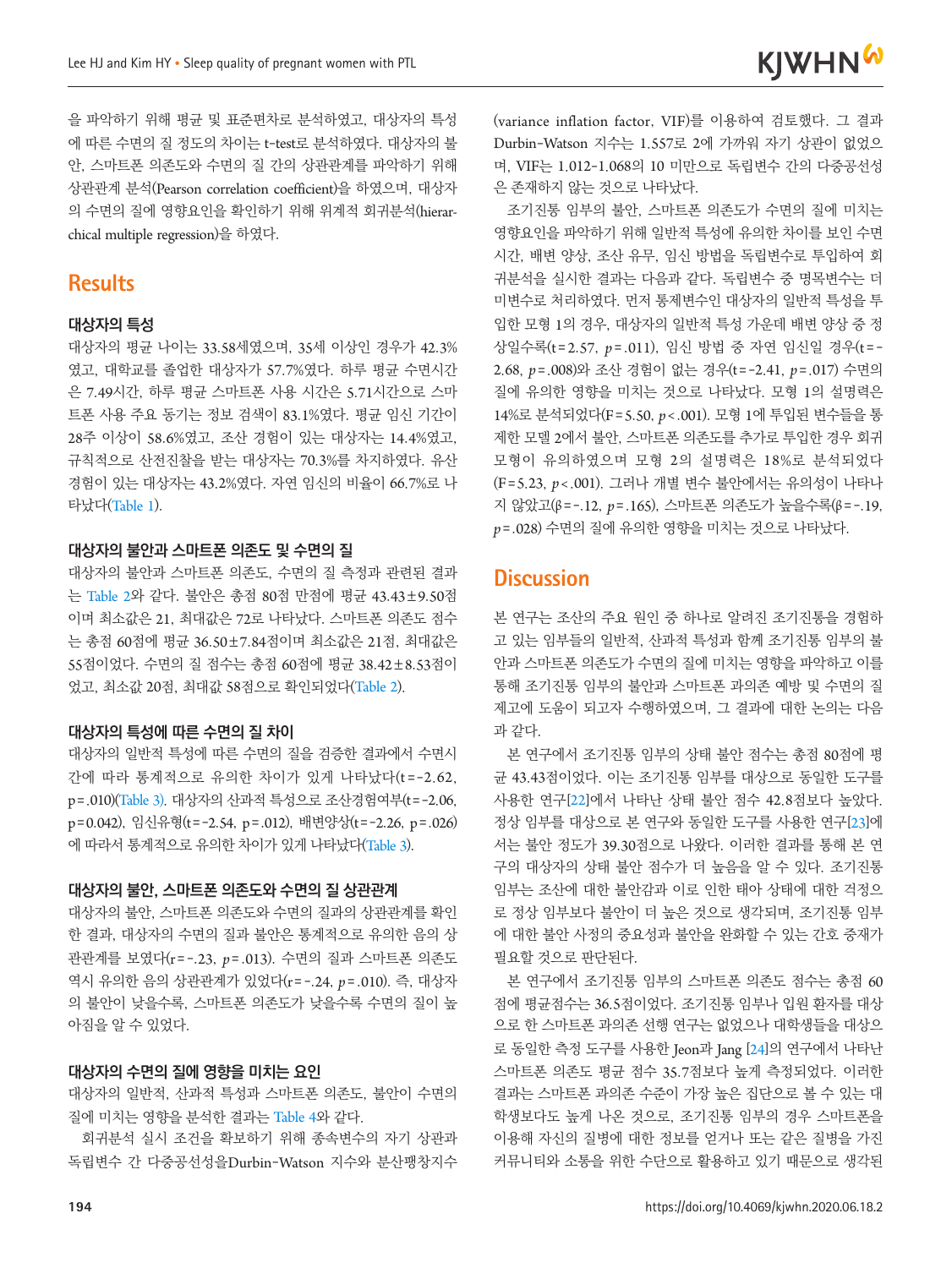

<span id="page-4-0"></span>**Table 1.** Characteristics of the participants (N=111)

| Characteristic                                      | Categories                 | n $(\%)$ or Mean $\pm$ SD |  |  |  |  |  |
|-----------------------------------------------------|----------------------------|---------------------------|--|--|--|--|--|
| General characteristic                              |                            |                           |  |  |  |  |  |
| Age (year)                                          |                            | $33.58 \pm 4.38$          |  |  |  |  |  |
|                                                     | < 35                       | 64 (57.7)                 |  |  |  |  |  |
|                                                     | > 35                       | 47 (42.3)                 |  |  |  |  |  |
| Job                                                 | Yes                        | 49 (44.1)                 |  |  |  |  |  |
|                                                     | <b>No</b>                  | 62 (55.9)                 |  |  |  |  |  |
| Religion                                            | Yes                        | 50 (45.0)                 |  |  |  |  |  |
|                                                     | No                         | 61(55.0)                  |  |  |  |  |  |
| Years of education (year)                           | < 16                       | 47 (42.3)                 |  |  |  |  |  |
|                                                     | $\geq 16$                  | 64 (57.7)                 |  |  |  |  |  |
| Family income $(x 10,000)$                          | < 400                      | 55 (49.5)                 |  |  |  |  |  |
| KRW/month)                                          | $\geq 400$                 | 56 (50.5)                 |  |  |  |  |  |
| Sleeping hours (/day)                               |                            | $7.49 \pm 1.72$           |  |  |  |  |  |
|                                                     | < 7                        | 35 (31.5)                 |  |  |  |  |  |
|                                                     | $\geq 7$                   | 76 (68.5)                 |  |  |  |  |  |
| Smartphone use<br>(hour/day)                        |                            | $5.71 \pm 3.46$           |  |  |  |  |  |
| Major reason for using a<br>smartphone <sup>+</sup> | Searching<br>information   | 103 (83.1)                |  |  |  |  |  |
|                                                     | <b>SNS</b>                 | 5(4.0)                    |  |  |  |  |  |
|                                                     | Games                      | 9(7.3)                    |  |  |  |  |  |
|                                                     | <b>Business activities</b> | 7(5.6)                    |  |  |  |  |  |
| Obstetric characteristics                           | $20 - 27$                  | 46 (41.4)                 |  |  |  |  |  |
| Gestational age (week)                              | $28 - 37$                  | 65 (58.6)                 |  |  |  |  |  |
| History of preterm labor                            | Yes                        | 16 (14.4)                 |  |  |  |  |  |
|                                                     | <b>No</b>                  | 95 (85.6)                 |  |  |  |  |  |
| Family history of preterm                           | Yes                        | 14 (12.6)                 |  |  |  |  |  |
| labor                                               | No                         | 97 (87.4)                 |  |  |  |  |  |
| <b>Prenatal examinations</b>                        | Regular                    | 78 (70.3)                 |  |  |  |  |  |
|                                                     | Irregular                  | 33(29.7)                  |  |  |  |  |  |
| History of abortion                                 | Yes                        | 48 (43.2)                 |  |  |  |  |  |
|                                                     | No                         | 63 (56.8)                 |  |  |  |  |  |
| Type of pregnancy                                   | <b>ART</b>                 | 37 (33.3)                 |  |  |  |  |  |
|                                                     | Spontaneous                | 74 (66.7)                 |  |  |  |  |  |
| <b>Bowel movements</b>                              | Regular                    | 67 (60.4)                 |  |  |  |  |  |
|                                                     | Irregular                  | 44 (39.6)                 |  |  |  |  |  |

ART: Assisted reproductive technology; KRW: Korean won; SNS: social networking services † Multiple responses.

<span id="page-4-1"></span>

|  |                      | Table 2. Anxiety, smartphone dependency, and sleep quality of the |  |  |  |
|--|----------------------|-------------------------------------------------------------------|--|--|--|
|  | participants (N=111) |                                                                   |  |  |  |

| Range     | $Mean + SD$    |
|-----------|----------------|
| $21 - 72$ | $43.43 + 9.50$ |
| $21 - 55$ | $36.50 + 7.84$ |
| $20 - 58$ | $38.42 + 8.53$ |
|           |                |

다. 특히 조기진통 임부가 입원 중 일상적인 활동을 제한받고 절대 안정을 취하는 상황에서 접근이 용이한 스마트폰에 많이 의존함을 알 수 있다. 이러한 결과를 통해 조기진통 임부를 대상으로 스마트 폰을 활용하여 건강 관련 정보 및 태교, 복식호흡 훈련 등을 제공할 수 있는 간호 중재가 마련될 필요가 있을 것이다.

본 연구에서 조기진통 임부의 수면 점수는 총점 60점 만점에 38.42점으로 측정되었다. 이러한 점수는 동일한 측정 도구를 사용 한 유방암 환자 대상 연구[[25](#page-7-14)]의 수면 점수 38.85점과 유사한 결과 이다. 즉 조기진통 임부의 수면의 질이 유방암 환자의 수면의 질과 비슷함을 알 수 있다. 이러한 결과에 대해 조기진통 임부는 입원으 로 인한 소음, 야간 처치와 같은 환경적 요인과 신체적 요인, 불안 과 같은 감정적 요인으로 인해 수면의 질이 떨어지는 것으로 추정 할 수 있다. 조기진통 임부의 수면의 질을 높이기 위해 안정적인 병 실 환경을 조성하고, 심리적 불안감과 신체적 불편감을 낮추기 위 한 간호 중재를 마련할 필요가 있다.

조기진통 임부의 불안과 스마트폰 의존도, 수면의 질과의 상관 관계를 분석한 결과 조기진통 임부의 스마트폰 의존도와 수면은 음 의 상관관계를 보였는데, 이는 스마트폰 의존도가 높은 임부는 수 면의 질이 낮음을 의미한다. 이는 선행 연구에서 스마트폰 의존도 가 높을수록 신체 활동량이 줄고 수면의 질이 낮아진다는 보고 결 과와도 일치한다[[26](#page-7-15)]. 조기진통 임부들은 대부분 조산 방지를 위해 입원 치료를 시행하고 침상 안정으로 활동이 제한되어 있기 때문에 스마트폰을 과다하게 사용하는 경향이 있는데, 스마트폰 과의존으 로 인해 수면의 질이 낮아질 수 있다. 따라서 높은 스마트폰 의존 경향을 가진 조기진통 임부들에게 적절한 스마트폰 사용 방법과 시 간에 대한 교육이 이루어진다면 수면의 질 수준을 높이는 데 기여 할 수 있을 것이다.

조기진통 임부의 불안은 수면과 음의 상관관계를 보였다. 이 결 과는 조기진통 임부들의 현상학적 경험을 보고한 연구[10]에서 조 기진통 임부들은 조산에 대한 불안감과 두려움으로 인해 밤에 깊은 잠을 자지 못하고, 병원의 물리적인 환경으로 인해 수면에 불편을 호소한다는 결과와 유사했다. 따라서 조기진통 임부의 불안을 낮추 기 위해 불안의 원인을 찾고 의학 지식에 의한 정확한 정보를 의료 진이 전달하며, 편안한 병원 환경을 만들어 불안을 낮추고 수면을 증진할 수 있는 간호 중재안이 마련될 필요가 있다.

본 연구에서 조기진통 임부의 수면의 질에 영향을 미치는 요인을 파악하기 위해 단계적 다중 회귀분석을 하였고 그 결과 임신 방법, 조산 유무, 배변 양상, 스마트폰 의존도가 수면의 질의 영향요인으 로 나타났으며, 수면의 질을 총 18% 설명하는 것으로 나타났다.

수면의 질에 영향을 미치는 요인은 임신 방법과 조산 유무였다. 자연 임신은 수면의 질에 부적 영향을 미치며, 과거의 조산 경험은 수면의 질에 정적인 영향을 미쳤다. 이와 같은 결과는 조기진통 임 부의 과거 조산 경험이 수면 장애의 위험을 증가시킨다는 연구 결 과와 차이를 보였다[[27](#page-7-13)]. 하지만 최근 난임 여성을 대상으로 수면 의 질을 연구한 선행 연구에서 난임 여성들에게 충분한 수면 시간 과 수면의 질은 임신율에 영향을 미친다고 보고하여 난임 여성들의 수면이 중요함을 알 수 있다[[28](#page-7-16)]. 본 연구 결과 조산 경험이 있고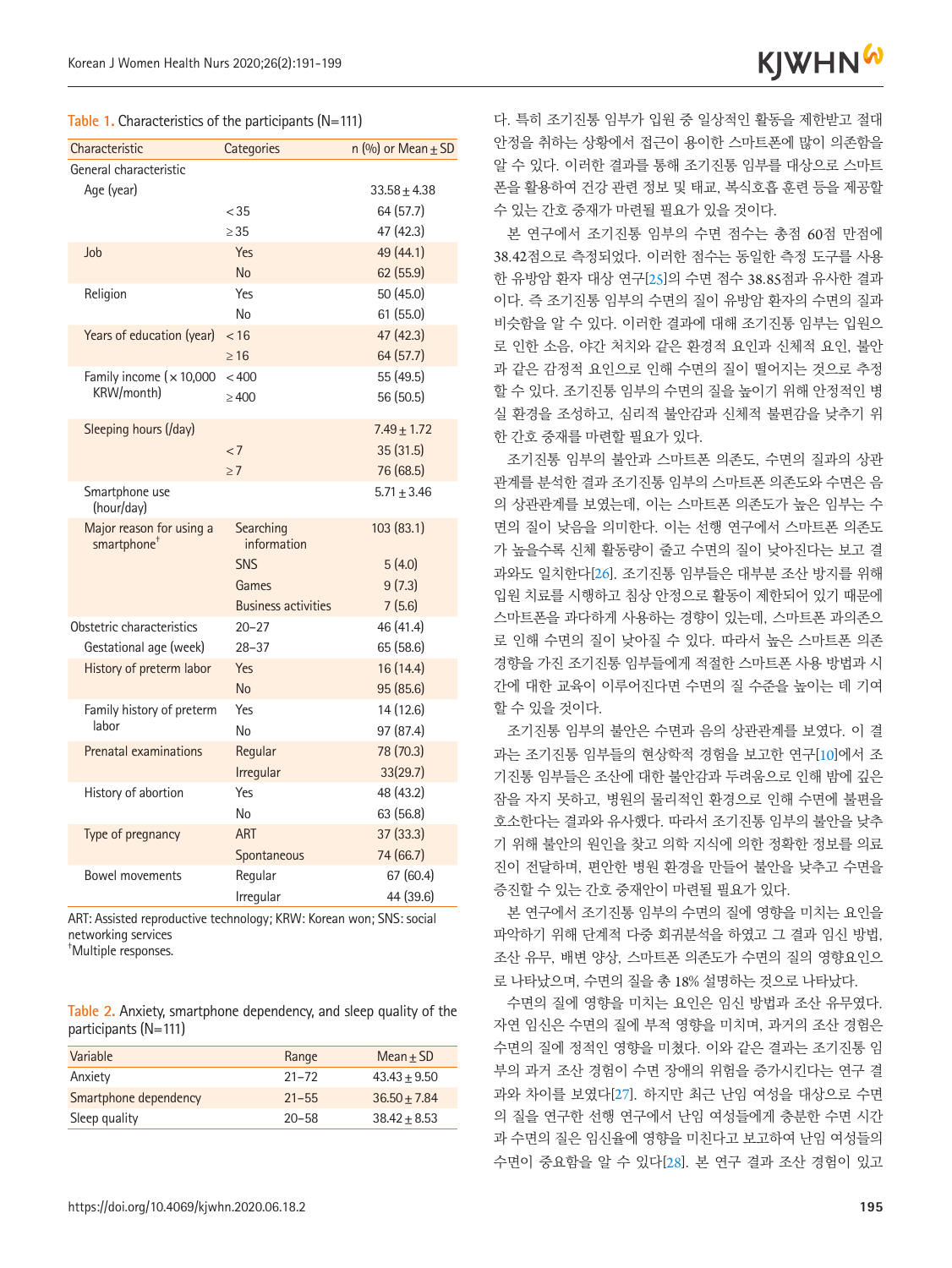

#### Table 3. Differences in sleep quality according to participants' characteristics (N=111)

| Characteristic                     | Categories  | Mean $\pm$ SD    | t       | p    |  |  |
|------------------------------------|-------------|------------------|---------|------|--|--|
| General characteristic             |             |                  |         |      |  |  |
| Age (year)                         | < 35        | $38.27 \pm 7.94$ | $-0.22$ | .821 |  |  |
|                                    | $\geq$ 35   | $38.64 + 9.37$   |         |      |  |  |
| Job                                | Yes         | $40.14 \pm 9.08$ | $-1.90$ | .059 |  |  |
|                                    | <b>No</b>   | $37.06 \pm 7.89$ |         |      |  |  |
| Religion                           | Yes         | $39.14 \pm 8.11$ | 0.79    | .426 |  |  |
|                                    | No          | $37.84 \pm 8.89$ |         |      |  |  |
| Years of education (year)          | < 16        | $37.34 \pm 8.33$ | $-1.14$ | .254 |  |  |
|                                    | $\geq 16$   | $39.22 \pm 8.66$ |         |      |  |  |
| Family income (x 10,000 KRW/month) | < 400       | $37.45 \pm 8.25$ | 1.18    | .238 |  |  |
|                                    | $\geq 400$  | $39.38 \pm 8.77$ |         |      |  |  |
| Sleeping hours (/day)              | $< 7\,$     | $35.37 \pm 8.00$ | $-2.62$ | .010 |  |  |
|                                    | $\geq 7$    | $39.83 \pm 8.45$ |         |      |  |  |
| Obstetric characteristic           |             |                  |         |      |  |  |
| Gestational age (week)             | $20 - 27$   | $39.22 + 8.16$   | 0.82    | .412 |  |  |
|                                    | $28 - 37$   | $37.86 + 8.81$   |         |      |  |  |
| History of preterm labor           | Yes         | $42.44 \pm 8.47$ | $-2.06$ | .042 |  |  |
|                                    | <b>No</b>   | $37.75 \pm 8.40$ |         |      |  |  |
| Family history of preterm labor    | Yes         | $37.50 \pm 9.18$ | 0.43    | .667 |  |  |
|                                    | No          | $38.56 \pm 8.48$ |         |      |  |  |
| Prenatal examinations              | Regular     | $39.15 \pm 8.75$ | 1.39    | .167 |  |  |
|                                    | Irregular   | $36.70 \pm 7.85$ |         |      |  |  |
| History of abortion                | Yes         | $39.63 \pm 8.71$ | $-1.29$ | .197 |  |  |
|                                    | No          | $37.51 \pm 8.35$ |         |      |  |  |
| Type of pregnancy                  | <b>ART</b>  | $41.27 \pm 8.90$ | 2.54    | .012 |  |  |
|                                    | Spontaneous | $37.00 \pm 8.03$ |         |      |  |  |
| Bowel movements                    | Regular     | $39.88 + 8.95$   | $-2.26$ | .026 |  |  |
|                                    | Irregular   | $36.20 \pm 7.42$ |         |      |  |  |

ART: Assisted reproductive technology; KRW: Korean won.

#### <span id="page-5-0"></span>Table 4. Factors affecting the sleep quality of the participants (N=111)

| Variable                                 | Model 1                                               |        |         |                  | Model 2                                               |        |         |        |
|------------------------------------------|-------------------------------------------------------|--------|---------|------------------|-------------------------------------------------------|--------|---------|--------|
|                                          | B                                                     | ß      |         | $\boldsymbol{p}$ | B                                                     | ß      |         | p      |
| (Constant)                               | 33.1                                                  |        | 8.94    | $-.001$          | 45.99                                                 |        | 7.78    | < .001 |
| Sleep hours                              | 0.67                                                  | .13    | 1.51    | .133             | 0.66                                                  | .13    | 1.53    | .127   |
| Bowel movements (regular = $1$ )         | 3.99                                                  | .23    | 2.57    | .011             | 3.31                                                  | .19    | 2.15    | .034   |
| History of preterm labor $(no = 1)$      | $-5.19$                                               | $-.21$ | $-2.41$ | .017             | $-4.75$                                               | $-.19$ | $-2.26$ | .026   |
| Method of pregnancy (spontaneous = $1$ ) | $-4.31$                                               | $-.23$ | $-2.68$ | .008             | $-3.92$                                               | $-.21$ | $-2.50$ | .014   |
| Anxiety                                  |                                                       |        |         |                  | $-0.11$                                               | $-.12$ | $-1.39$ | .165   |
| Smartphone dependency                    |                                                       |        |         |                  | $-0.21$                                               | $-.19$ | $-2.22$ | .028   |
|                                          | $R^2$ = .17, adjusted $R^2$ = .14, F = 5.50, p < .001 |        |         |                  | $R^2$ = .23, adjusted $R^2$ = .18, F = 5.23, p < .001 |        |         |        |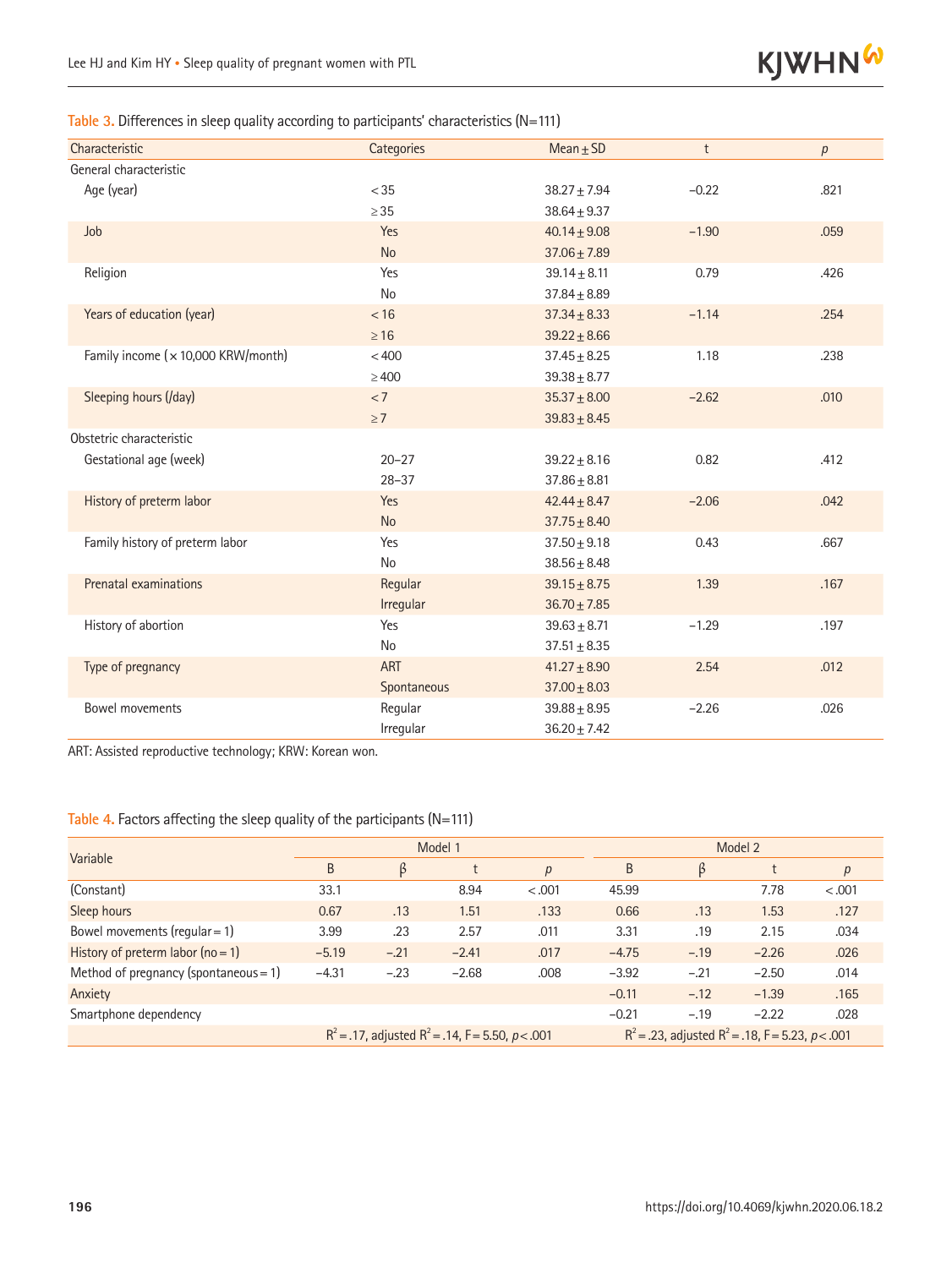보조생식술을 시행한 대상자 군에서 평균 7시간 이상 수면시간을 갖는 것으로 추측되며, 이러한 수면 시간이 수면의 질과 연관이 있 다고 생각되나 추후 이에 대한 반복 연구가 필요할 것이다.

두 번째로 수면의 질에 영향을 미치는 요인은 배변 양상이었다. 규칙적인 배변 양상은 수면의 질에 정적인 영향을 미쳤다. 이와 같 은 연구 결과는 임부가 느끼는 신체적 불편감 중의 하나인 변비나 설사와 같은 불규칙적 배변 양상이 수면 장애와 연관이 있다는 선 행 연구 결과와 유사하였다. 임부는 임신 중 호르몬의 변화와 장 운 동의 감소 및 임신 중 영양 요구 사항을 충족시키기 위한 다량의 단 백질과 지방 섭취로 인해 변비 발생률이 높으며 변비로 인해 수면 의 질이 떨어진다[[27](#page-7-13),[29](#page-7-17)]. 이와 같은 연구 결과를 바탕으로 조기진 통 임부에게 가벼운 산책이나, 운동을 권유하고 단백질 섭취시 식 이섬유도 함께 섭취할 것을 교육하면 변비를 예방하고 수면의 질을 높일 수 있을 것이다.

마지막으로 수면의 질에 영향을 미치는 요인은 스마트폰 의존도 였다. 스마트폰 의존은 수면의 질에 부적 영향을 미쳤다. 이와 같은 결과는 Heo 등[[30](#page-8-0)]의 연구에서 스마트폰 과의존이 수면의 질에 유 의한 영향을 미치는 것으로 확인된 것과 일치한다. 특히 취침 전에 스마트폰을 사용하는 것은 수면의 질을 악화시키는 요인으로, 스마 트폰 화면에서 나오는 밝은 빛은 수면을 유도하는 호르몬인 멜라토 닌 분비를 저하해 수면 장애를 가져온다[14]. 이와 같은 연구 결과 를 바탕으로 조기진통 임부의 스마트폰 이용 동기를 파악하고, 적 절한 스마트폰 사용 지침과 취침 전 스마트폰 사용은 수면에 방해 가 된다는 것을 교육하여 수면의 질을 높일 수 있을 것이다.

본 연구에서 불안은 수면의 질과 유의한 상관관계가 있으나, 수 면의 질에 단독으로 영향을 미치는 요인으로 확인되지는 않았다. 이는 조기진통 임부의 정서적 상태인 불안이 수면과 상관관계가 있 음을 나타내는 연구와 차이를 보인 결과이다[8]. 본 연구에서 조기 진통 임부들이 불안을 해소하기 위한 대처 기전으로 스마트폰을 사 용하였다면 오히려 두 변수 사이에 매개변수로 작용하여 본 연구 결과에 영향을 미칠 수 있을 것으로 생각되며, 불안이 수면의 질에 미치는 영향에 대해서는 추후 반복 연구가 필요할 것이다.

이상과 같이 본 연구에서는 조기진통 임부의 수면의 질에 영향 을 미치는 요인들, 즉 조산 유무, 임신 방법, 배변 양상과 스마트폰 의존도가 수면의 질에 유의한 영향이 있는 것으로 나타났다. 이러 한 여러 요인을 종합하여 임신 시 수면에 어려움을 겪을 고위험 요 인들에 노출된 임부들을 선정하고 이들에 대한 교육 및 관리가 체계 적으로 이루어진다면 조기진통 임부의 수면의 질을 높이는 데 도움 이 될 것이라 생각된다. 다만 본 연구는 연구자가 편의 추출한 단일 지역의 단일 대학병원에서 진행하였기 때문에 연구 대상자가 한정 되어 연구 결과를 일반화하기에는 어려움이 있으며, 변수와의 관계 에서 효과를 검증하지 못한 제한점이 있다. 스마트폰 의존도가 조기 진통 임부의 수면의 질 이외에도 조기진통 임부의 스트레스와 출산 결과에 어떠한 영향을 미치는지에 대한 추후 연구를 제언한다.

## **ORCID**

Hee Jeong Lee, https://orcid.org/0000-0003-3656-7458 Hye Young Kim, https://orcid.org/0000-0002-2395-8006

## **Authors' contributions**

Conceptualization: Lee HJ, Kim HY; Formal analysis: Lee HJ; Writing-original draft: Lee HJ; Writing-review & editing: Kim HY.

## **Conflict of interest**

The authors declared no conflict of interest.

### **Funding**

None.

## **Data availability**

Please contact the corresponding author for data availability.

## **Acknowledgments**

None.

## **References**

- <span id="page-6-0"></span>1. [Statistics Korea. 2019 Population trend survey: The number](http://kosis.kr/statHtml/statHtml.do?orgId=101&t¬blId=DT_1B8000F&conn_path=I2)  [of population dynamics and the trend of dynamics \[Internet\].](http://kosis.kr/statHtml/statHtml.do?orgId=101&t¬blId=DT_1B8000F&conn_path=I2)  [Daejeon: Author; 2019 \[cited 2019 Aug 28\]. Available from:](http://kosis.kr/statHtml/statHtml.do?orgId=101&t¬blId=DT_1B8000F&conn_path=I2)  [http://kosis.kr/statHtml/statHtml.do?orgId = 101&t](http://kosis.kr/statHtml/statHtml.do?orgId=101&t¬blId=DT_1B8000F&conn_path=I2)  $b$ lId = DT\_1B8000F&conn\_path = I2
- <span id="page-6-1"></span>2. Cunningham FG, Leveno KJ, Bloom SL, Hauth JC, Rouse DJ, Spong CY. Williams obstetrics. 25th ed. New York: Mc-Graw-Hill Professional; 2018. 1344 p.
- <span id="page-6-2"></span>3. Health Insurance Review & Assessment Service. Control of National Interest Disease (Preterm labor). Daejeon: Author; 2018 [cited 2018 Mar 1]. Available from: http://opendata. hira.or.kr/op/opc/olapMfrnIntrsIlnsInfo.do
- <span id="page-6-3"></span>4. Park MN, Choi SY. The effects of infertility stress and depression on quality of life in infertile couples. JKDAS. 2012; 14(4):1987-2000.
- <span id="page-6-4"></span>5. Orshan SA. Maternity, newborn, and women's health nursing: comprehensive care across the lifespan. Philadelphia: Lippincott Williams & Wilkins; 2008. 1125 p.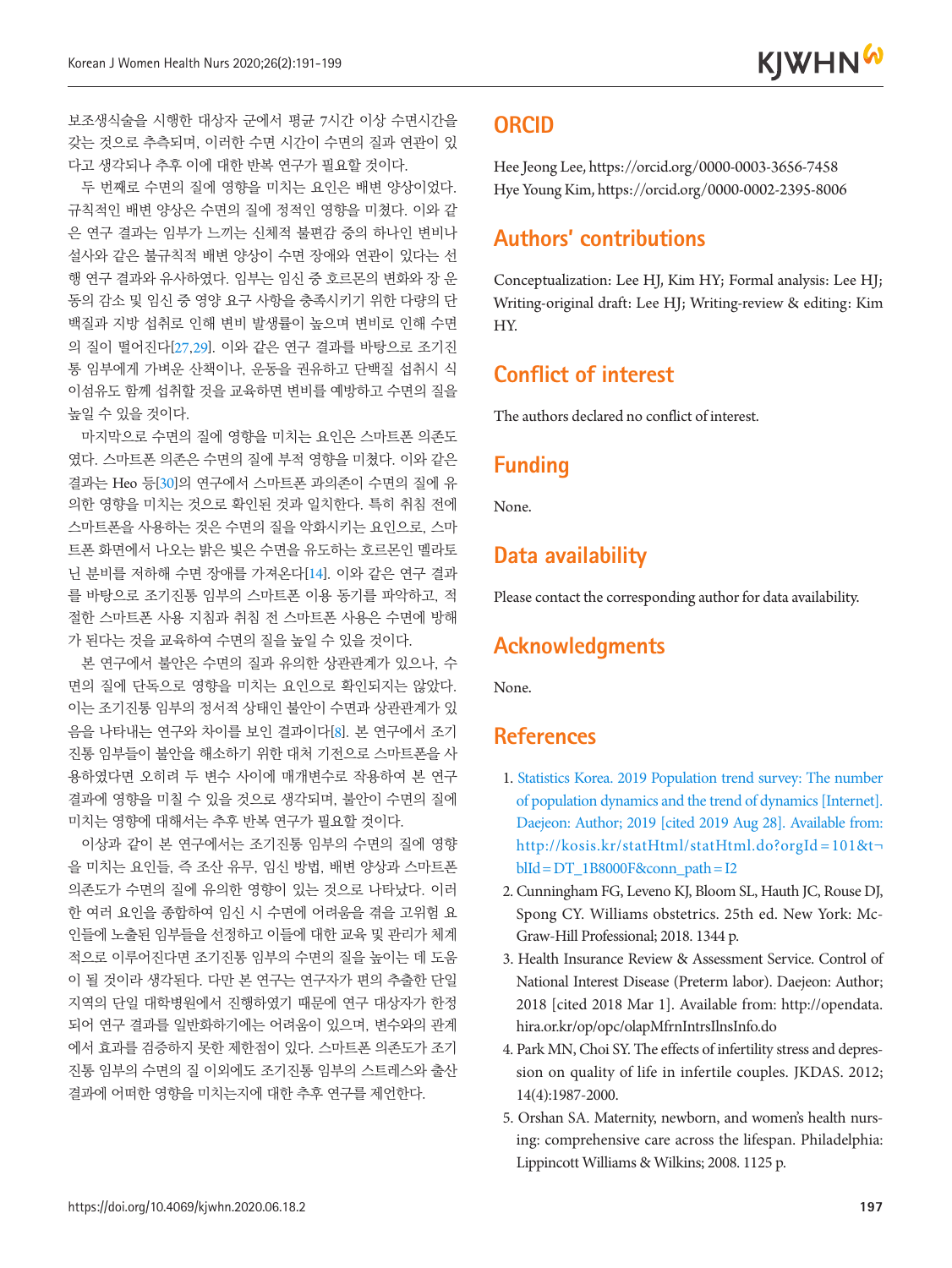- <span id="page-7-0"></span>6[. Sosa CG, Althabe F, Belizán JM, Bergel E. Bed rest in single](https://doi.org/10.1002/14651858.CD003581.pub3)[ton pregnancies for preventing preterm birth. Cochrane Da](https://doi.org/10.1002/14651858.CD003581.pub3)[tabase Syst Rev. 2015;2015\(3\):CD003581. https://doi.](https://doi.org/10.1002/14651858.CD003581.pub3) [org/10.1002/14651858.CD003581.pub3](https://doi.org/10.1002/14651858.CD003581.pub3)
- <span id="page-7-1"></span>7. Lee SY, Lym JY. A report on the improvement of population quality in response to low birth rate and aging: policy tasks of elderly pregnant women. Sejong: Korea Institute for Health and Social Affairs; 2013. Report No. : 2013-31-09.
- <span id="page-7-3"></span>8. Go JI, Kim KH, [Yeoum SG. Relationship with physical suf](https://doi.org/10.4069/kjwhn.2009.15.4.280)[fering, emotional state, and nursing needs of pregnant wom](https://doi.org/10.4069/kjwhn.2009.15.4.280)[en in preterm labor. Korean J Women Health Nurs.](https://doi.org/10.4069/kjwhn.2009.15.4.280) [2009;15\(4\):280-293. https://doi.org/10.4069/kjwhn.](https://doi.org/10.4069/kjwhn.2009.15.4.280) [2009.15.4.280](https://doi.org/10.4069/kjwhn.2009.15.4.280)
- 9. [Lagan BM, Sinclair M, Kernohan WG. Internet use in preg](https://doi.org/10.1111/j.1523-536X.2010.00390.x)[nancy informs women's decision making: a web-based sur](https://doi.org/10.1111/j.1523-536X.2010.00390.x)[vey. Birth. 2010;37\(2\):106-115. https://doi.org/10.1111/](https://doi.org/10.1111/j.1523-536X.2010.00390.x) [j.1523-536X.2010.00390.x](https://doi.org/10.1111/j.1523-536X.2010.00390.x)
- <span id="page-7-5"></span>10. Ryu KJ, Shin HS. Phenomenological study on [experience of](https://doi.org/10.4069/kjwhn.2009.15.2.140) [preterm labor. Korean J Women Health Nurs. 2009;15\(2\):140-](https://doi.org/10.4069/kjwhn.2009.15.2.140) [149. https://doi.org/10.4069/kjwhn.2009.15.2.140](https://doi.org/10.4069/kjwhn.2009.15.2.140)
- <span id="page-7-2"></span>11. [Gown M, Chyung Y. The effects of mothers' smartphone de](https://doi.org/10.17641/KAPT.21.1.8)[pendency, parenting self-efficacy, and parenting behaviors on](https://doi.org/10.17641/KAPT.21.1.8) [their preschool children's smartphone dependency. Korean J](https://doi.org/10.17641/KAPT.21.1.8) [Play Ther. 2018;21\(1\):153-169. https://doi.org/10.17641/](https://doi.org/10.17641/KAPT.21.1.8) [KAPT.21.1.8](https://doi.org/10.17641/KAPT.21.1.8)
- 12. [Hur GH. A review study on recent trends in internet addic](https://doi.org/10.36494/JCAS.2019.12.36.4.41)[tion research and future research directions: focused on diag](https://doi.org/10.36494/JCAS.2019.12.36.4.41)[nostic criteria. J Cybercommun Acad Soc. 2019;36\(4\):41-93.](https://doi.org/10.36494/JCAS.2019.12.36.4.41) <https://doi.org/10.36494/JCAS.2019.12.36.4.41>
- <span id="page-7-4"></span>1[3. Jung MS, Ju KO, Song MS, Lee KS. Effects of smartphone](https://doi.org/10.15434/kssh.2016.29.3.245)  [overuse on perceived cognitive function, fatigue, and daytime](https://doi.org/10.15434/kssh.2016.29.3.245) [sleepiness among college students. J Korean Soc Sch Health.](https://doi.org/10.15434/kssh.2016.29.3.245) [2016;29\(3\):245-255. https://doi.org/10.15434/kssh.2016.](https://doi.org/10.15434/kssh.2016.29.3.245) [29.3.245](https://doi.org/10.15434/kssh.2016.29.3.245)
- 14. [Yoshimura M, Kitazawa M, Maeda Y, Mimura M, Tsubota K,](https://doi.org/10.2147/NSS.S123319) [Kishimoto T. Smartphone viewing distance and sleep: an ex](https://doi.org/10.2147/NSS.S123319)[perimental study utilizing motion capture technology. Nat](https://doi.org/10.2147/NSS.S123319)  [Sci Sleep. 2017;9:59-65. https://doi.org/10.2147/NSS.S123319](https://doi.org/10.2147/NSS.S123319)
- 15. [Kang MJ, Yeo JH. Influencing factors of sleep disturbance in](https://doi.org/10.21896/jksmch.2016.20.3.211) [pregnant women. J Korean Soc Matern Child Health.](https://doi.org/10.21896/jksmch.2016.20.3.211) [2016;20\(3\):211-220. https://doi.org/10.21896/jksmch.](https://doi.org/10.21896/jksmch.2016.20.3.211) [2016.20.3.211](https://doi.org/10.21896/jksmch.2016.20.3.211)
- <span id="page-7-6"></span>16[. Ko SH, Chang SC, Chen CH. A comparative study of sleep](https://doi.org/10.1111/j.1547-5069.2009.01326.x) [quality between pregnant and nonpregnant Taiwanese wom](https://doi.org/10.1111/j.1547-5069.2009.01326.x)[en. J Nurs Scholarsh. 2010;42\(1\):23-30. https://doi.org/](https://doi.org/10.1111/j.1547-5069.2009.01326.x) [10.1111/j.1547-5069.2009.01326.x](https://doi.org/10.1111/j.1547-5069.2009.01326.x)
- <span id="page-7-7"></span>17. Park SY, Park JS. Relationship between preterm labor stress,

<span id="page-7-10"></span>anxiety and Nursing needs on pregnant woman with preterm labor. J Wholist Nurs Sci. 2019;12:1-9.

- <span id="page-7-8"></span>18. Spielberger CD. Anxiety: current trends in theory and research. New York: Elsevier; 2013. 485 p.
- <span id="page-7-9"></span>19. Han DW, Lee CH, Chon KK. Korean adaptation of Spielberger's STAI (K-STAI). Korean J Health Psychol. 1996;1(1):1-14.
- 20. [Kim DI, Chung YJ, Lee JY, Kim MC, Lee YH, Kang EB, et al.](https://doi.org/10.15703/kjc.13.2.201204.629)  [Development of smartphone addiction proneness scale for](https://doi.org/10.15703/kjc.13.2.201204.629)  [adults: self-report. Korean J Couns. 2012;13\(2\):629-644.](https://doi.org/10.15703/kjc.13.2.201204.629)  <https://doi.org/10.15703/kjc.13.2.201204.629>
- 21. [Oh JJ, Song MS, Kim SM. Development and validation of](https://doi.org/10.4040/jkan.1998.28.3.563)  [Korean Sleep Scale A. J Korean Acad Nurs. 1998;28\(3\):563-](https://doi.org/10.4040/jkan.1998.28.3.563) [572. https://doi.org/10.4040/jkan.1998.28.3.563](https://doi.org/10.4040/jkan.1998.28.3.563)
- <span id="page-7-11"></span>2[2. Hwang RH. Relationship between maternal fetal attachment](https://doi.org/10.4069/kjwhn.2013.19.3.142)  [and state anxiety of pregnant women in the preterm labor.](https://doi.org/10.4069/kjwhn.2013.19.3.142)  [Korean J Women Health Nurs. 2013;19\(3\):142-152. https://](https://doi.org/10.4069/kjwhn.2013.19.3.142) [doi.org/10.4069/kjwhn.2013.19.3.142](https://doi.org/10.4069/kjwhn.2013.19.3.142)
- <span id="page-7-12"></span>2[3. Wee H, Park SY. The relationships between anxiety, depres](https://doi.org/10.21896/jksmch.2012.16.2.274)[sion, prenatal stress, maternal-fetal attachment and gratitude.](https://doi.org/10.21896/jksmch.2012.16.2.274)  [J Korean Soc Matern Child Health. 2012;16\(2\):274-286.](https://doi.org/10.21896/jksmch.2012.16.2.274)  <https://doi.org/10.21896/jksmch.2012.16.2.274>
- <span id="page-7-13"></span>24. Jeon HS, Jang SO. A study on the influence of depression and stress on smartphone addiction among university students: focused on moderating effect of gender. Korean J Youth Stud. 2014;21(8):103-129.
- <span id="page-7-14"></span>2[5. Choi YS. Factors affecting quality of sleep in breast cancer pa](https://doi.org/10.5762/KAIS.2019.20.2.562)[tients receiving chemotherapy in the outpatient settings. J](https://doi.org/10.5762/KAIS.2019.20.2.562)  [Korea Acad Ind Coop Soc. 2019;20\(2\):562-570. https://doi.](https://doi.org/10.5762/KAIS.2019.20.2.562) [org/10.5762/KAIS.2019.20.2.562](https://doi.org/10.5762/KAIS.2019.20.2.562)
- <span id="page-7-15"></span>2[6. Choi D. Physical activity level, sleep quality, attention control](https://doi.org/10.5762/KAIS.2015.16.1.429)  [and self-regulated learning along to smartphone addiction](https://doi.org/10.5762/KAIS.2015.16.1.429)  [among college students. J Korea Acad Ind Coop Soc.](https://doi.org/10.5762/KAIS.2015.16.1.429)  [2015;16\(1\):429-437. https://doi.org/10.5762/KAIS.](https://doi.org/10.5762/KAIS.2015.16.1.429) [2015.16.1.429](https://doi.org/10.5762/KAIS.2015.16.1.429)
- 27. [Felder JN, Baer RJ, Rand L, Jelliffe-Pawlowski LL, Prather](https://doi.org/10.1097/AOG.0000000000002132)  [AA. Sleep disorder diagnosis during pregnancy and risk of](https://doi.org/10.1097/AOG.0000000000002132)  [preterm birth. Obstet Gynecol. 2017;130\(3\):573-581. https://](https://doi.org/10.1097/AOG.0000000000002132) [doi.org/10.1097/AOG.0000000000002132](https://doi.org/10.1097/AOG.0000000000002132)
- <span id="page-7-16"></span>2[8. Willis SK, Hatch EE, Wesselink AK, Rothman KJ, Mikkelsen](https://doi.org/10.1016/j.fertnstert.2019.01.037)  [EM, Wise LA. Female sleep patterns, shift work, and fecund](https://doi.org/10.1016/j.fertnstert.2019.01.037)[ability in a North American preconception cohort study. Fer](https://doi.org/10.1016/j.fertnstert.2019.01.037)[til Steril. 2019;111\(6\):1201-1210. e1. https://doi.org/10.1016/j.](https://doi.org/10.1016/j.fertnstert.2019.01.037) [fertnstert.2019.01.037](https://doi.org/10.1016/j.fertnstert.2019.01.037)
- <span id="page-7-17"></span>2[9. Yu Y, Li M, Pu L, Wang S, Wu J, Ruan L, et al. Sleep was asso](https://doi.org/10.1007/s00737-017-0754-5)[ciated with depression and anxiety status during pregnancy:](https://doi.org/10.1007/s00737-017-0754-5)  [a prospective longitudinal study. Arch Womens Ment Health.](https://doi.org/10.1007/s00737-017-0754-5)  [2017;20\(5\):695-701. https://doi.org/ 10.1007/s00737-017-](https://doi.org/10.1007/s00737-017-0754-5)